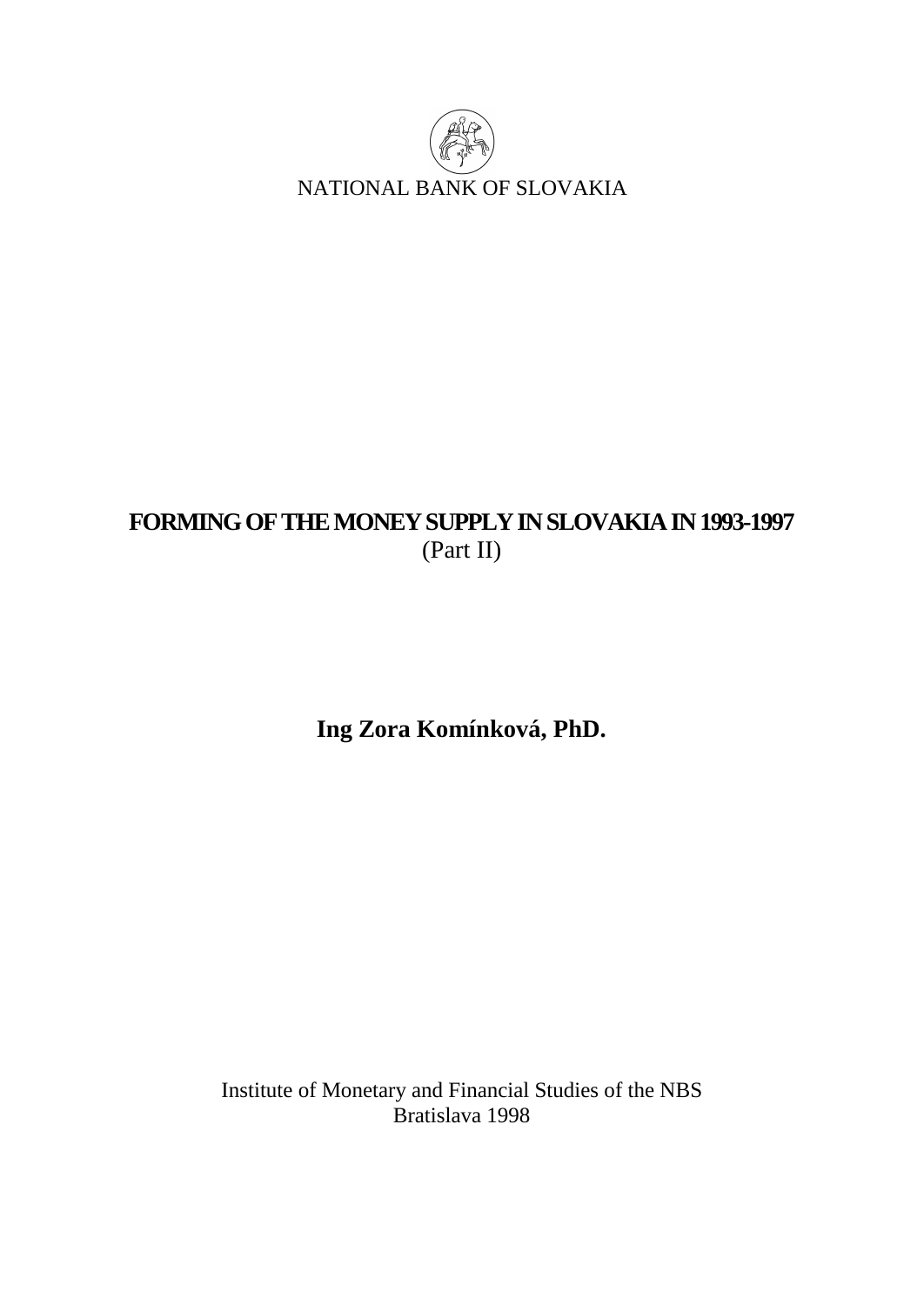# **Forming of the Money Supply in Slovakia in 1993-1997 (Part II)**

### **Microeconomic factors in the M2 analysis**

 In the first part of this study we have analyzed several macroeconomic factors and aspects related to developments in the money demand and money supply which, in the period under review, combined to form the M2 money aggregate used to define the total money supply in the Slovak economy. At that point, we concluded that a waning share of M1 (the fast-liquidity component) in the aggregate supply M2 basically indicated a stabilizing monetary trend corresponding with prompt suppression of inflationary pressures. We have also focused on developments in the velocity of money circulation, an indicator whose recently marked acceleration points to the beginning of a tendency towards falling demand for money.

 To be able to estimate inflation expectations with these contrasting conclusions at hand (an improving structure of the M2 and a falling money demand), we need to go deeper into the term and sectoral structures of the M2 money aggregate, which result of the behavior of the economic microsphere - households and businesses. They both have their own criteria for deciding how to spend their money balances: whether to put money in time deposits of various redemption periods, or use it for more liquid (transaction) or less liquid (mostly savings) forms of money.

 These decision-making patterns, driven by the particular short- and long-term intentions in consumption (or, more generally, expenditures), are influenced and, at times, largely modified by the client interest-rate policies pursued by commercial banks. Such policies are primarily determined by the banks' asset (loans) and liability (deposits) management, depending on profitability criteria and the prudent banking regulations enforced by banking supervisors in the money market -- within the confines of monetary policy goals sought by the central bank.

 In Slovakia, the importance of these microeconomic factors in the development of money supply was so evident, it was almost like a textbook example and is presented as such in the analysis below.

#### **Developments in deposit interest rates**

 Already in the first part of this paper we have noted how the interest-rate spread has made foreign currency deposits relatively unattractive compared to time deposits in crowns, which was no doubt the reason why the share of foreign currency deposits in M2 leveled out at the relative low of around 10 percent. Interest yields on crown time deposits are also a great deal higher than the interest rates offered in demand deposits (Fig. 1) -- and, despite a distinct drop in the level of inflation in the period analyzed, real interest yields on this type of deposits have stayed fairly high *(tables and charts - see BIATEC Journal)*.

 The interest gains needed to attract savers remain a factor with growing importance in time deposits and have a major impact on their maturity structure. The shifts in interests paid on time deposits in their three main categories (Fig. 2) basically document how commercial banks were responding to the situation in Slovakia's money market and the monetary measures of the NBS in individual phases of the period reviewed in an attempt to meet their lending targets and their business objectives.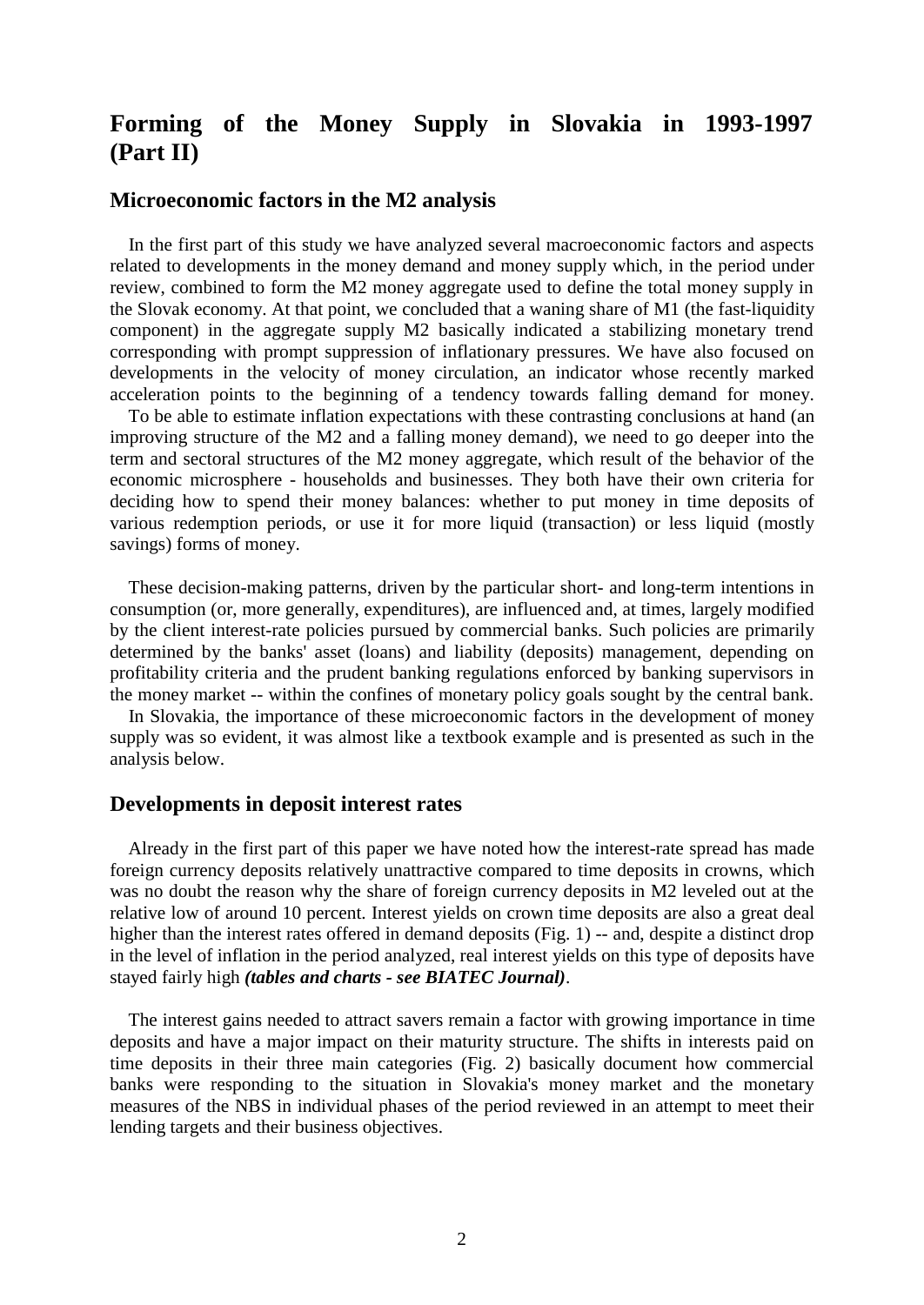For analysts it is interesting to look back at the period beginning in early 1995, when a full scrapping of lending regulation (credit limits) brought about a "laissez-faire" situation in the money market, calling for more flexible use of interest rate policies in the management of commercial banks' assets and liabilities, i.e. a larger differentiation in the interest rates attached to products with varying maturities. In adapting to the new environment in 1995, banks have gradually reduced their interest rates in all three deposit categories and seen them stabilize in 1996. The only exception was short- term deposit rates, which started to grow again in the second half of 1996 and grow more than 4.5 percent points over 1997 (up from 8.8% in December 1996 to 13.39% in December 1997).<sup>1</sup>

 However, the sharp upsurge in short-term deposit rates varied considerably within the category. While the average interest rate on total short-term time deposits rose by 3.84 points in the year (from 9.55% in January to 13.39% in December), the average yield on deposits for up to one year (the longest maturity within the short-term category) gained a mere 1.5 points (from 9.01% in January to 10.51% in December), as opposed to interest rates on other shortterm deposits  $(1$ -month, 3-month, 6-month and 9-month) which jumped by 5-6.5 points<sup>2</sup>. The increase in deposit rates in 1997, marked especially by surging interest yields on very short-term time deposits, came in the wake of the turbulence in Slovakia's money market that was accompanied by substantial growth in interbank lending rates. In brief, it may be said that the tendency to groewing interest rates on the money market in the Slovak Republic in 1997 was caused primarily by high demand of the public sector for financial resources. Additional influence with a pro-growth effect on the price of money was the attack against the exchange rate of the Slovak currency by foreign investors in May, which can be considered a component, or a reflection of instability of international financial markets after the events in South- East Asia and the Czech Republic, as well as a consequence of an unfavourable development of indicators of external economic balance of the Slovak Republic itself.

 The deficit on the current account of the balance of payments, which has significantly exceeded the standard safe level of 5 per cent of the GDP since 1996, persisting fiscal deficit, worsening foreign indebtedness, and rising devaluation expectations have created a complex of signals about deterioration in the stability of the Slovak currency, which have created a suitable environment for speculations in the exchange rate. The sharp rise of interest rates in this connection may be considered the price for maintaining the regime of a fixed exchange rate. Extreme figures, exceeding 100 per cent lasted only briefly, but interest rates remained highly volatile throughout the year, which led to a temporary halt to quotations of the official BRIBOR bank rates. However, maintaining high interest rates has its systemic, or long-term causes, which have their origin in the large number of high-risk loans in the portfolio of commercial banks. This of course is linked to the overall situation in the corporate sector and the unsatisfactory functioning of market cleaning mechanisms.

 $\overline{a}$ 

 $<sup>1</sup>$  A sharp decrease in interest rates on long-term (5 years and more) deposits is observable on the trend character</sup> of interest rates on time deposits. Since 1995, interest rates have covered neither the inflation depreciation of long-term deposits. However, there is to be noted that prevailing amounts of the long-term deposits in Slovakia are concentrated in building savings deposits of households. The attractivity of these deposits does not relate to the interest yield, but to other advantages discussed in the third part of the article.

 $2 \text{ Except 6-month deposits, where the increase in average interest rate has had fast lower dynamics, leveling.}$ around 2.2 points. The development of average interest rate on 7-days deposits was characterised by marked month-on-month volatility, as, in principle, its level followed the situation on the interbank market. The highest average interest rate on these deposits was recorded in May (21.23 per cent), while the sharpest month-on month change occured from 10.44 per cent in February to 18.23 per cent in March.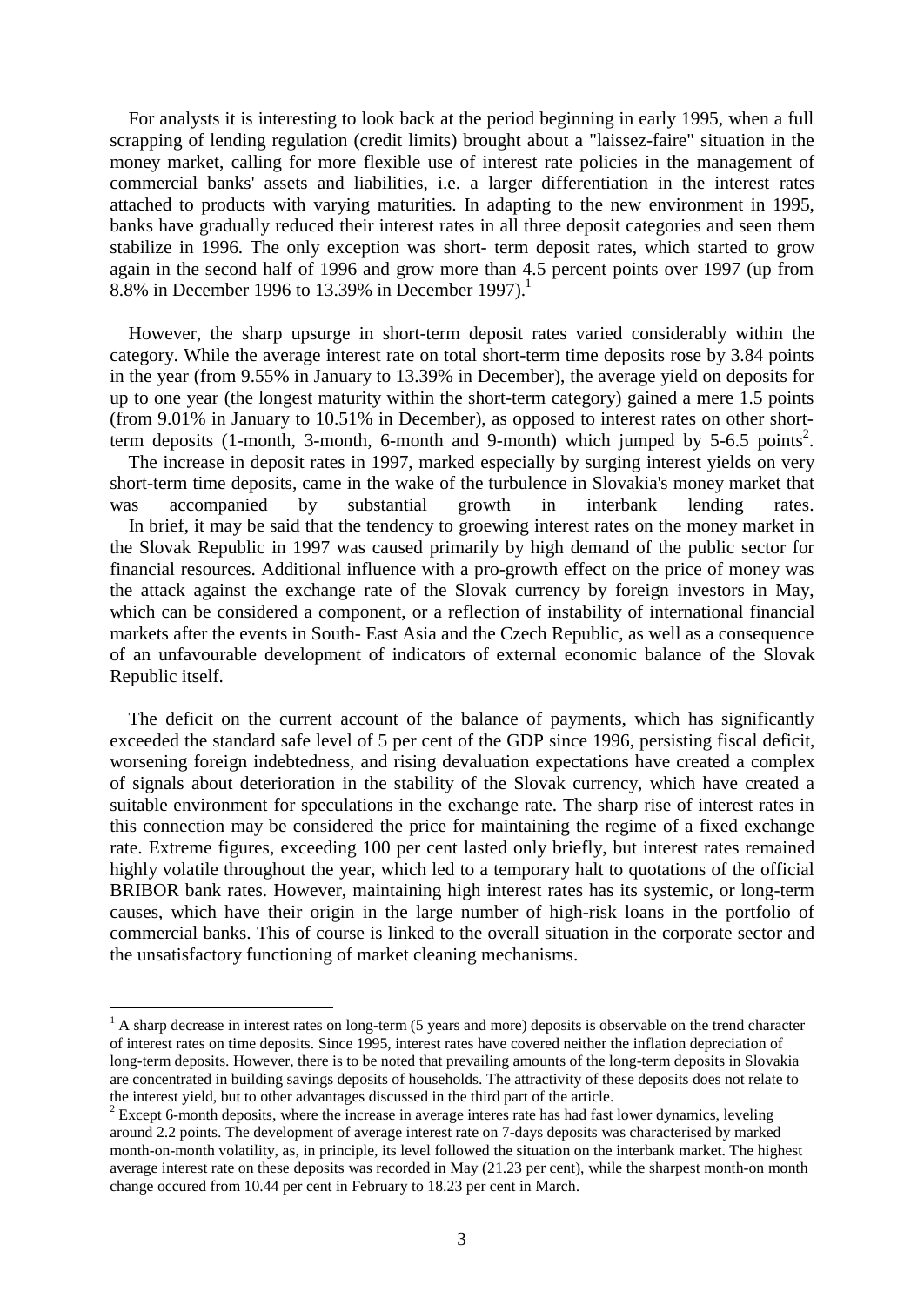High interest rates offered by commercial banks on ultra short-term deposits have led to a significant restructuring of M2 money supply in favour of short-term deposits. This greatly changed the formal properties of the quasi-money aggregate: to the detriment of the savings function, the transaction function was increased by accumulated deposits. Furthermore, the quantitative characteristics of the M2 money supply, or, a certain level of its safety over time, are thereby distorted, which has an adverse affect on the lending activities of banks.

 A new -- speculative -- form of financial behaviour of economic entities has spread on a massive scale, caused by the high interest rate differential between individual groups of financial assets. This has a potential impact on the conditions for achieving the monetary policy targets of the NBS in the area of M2 growth, owing to the "self-generating" mechanism of the creation of additional financial resources (interest yield), that broaden the overall M2 money supply.

## **Analysis of time deposits with regard to duration structure**

(or a decline of the volume of demand deposits) in M2.

 $\overline{a}$ 

 At the next level of disaggregation, we get better insight into the structure of time deposits. This is a highly heterogeneous aggregate accumulating deposits with significantly differing characteristics: from ultra short-term deposits at 7 days of notice, or several weeks or months, which basically fulfil a transaction function without problems, to long-term deposits at 5 or more years, which are true savings deposits.

The upper half of Table  $1<sup>3</sup>$  shows how the structure of this aggregate was formed according to three main groups of duration. With a permanently declining share of medium-term deposits in total time deposits (a total fall of 20 percentage points to 29.8 per cent at the end of 1997), share of long-term deposits continued to grow, and from 1995, the volume of shortterm deposits as well. The motivations for holding long-term deposits, where building savings predominate, are not linked to the level of interest rates (see later). Shifts between mediumand short-term deposits can be easily explained by the specific interest rate level: before 1996, the difference in interest rates between these two groups of deposits was presumably not attractive enough to overcome the advantage of higher liquidity of short-term deposits; in 1997 interest yield from short-term deposits reached its highest level ever. The lower half of the table confirms the significance of the change that took place in the structure of money supply, thanks to the marked growth in the share of crown time deposits

 However, the last row of the table shows we have to radically change our opinion as to the importance of this change for the quality of M2 money supply in the sense of an increase of the share of more stable or longer-term deposits. These data are perhaps surprising, because we found that over the whole monitored period the share of factual short-term components (demand and short-term deposits) in total crown deposits changed only insignificantly and remained permanently at a level exceeding 70 per cent. The marked growth of the share of term deposits in total crown deposits (or M2) did not necessarily mean an improvement in the

<sup>&</sup>lt;sup>3</sup> Calculations were made from data of bank statistics of the total volume of deposits. Proportional figures therefore do not perfectly correspond with values that we got from the Monetary Survey, which only monitors deposits of households and businesses (and insurance companies). The difference in the trend of the ratio of demand (time) deposits to the total crown deposits was 1-, or 2-percentage points more (less) than according to data from the Monetary Survey. This means that entities outside the private sector (i.e. above all the government sector) preferred larger holdings of money in the form of highly liquid demand deposits than businesses or households. This is determined by the character of their business.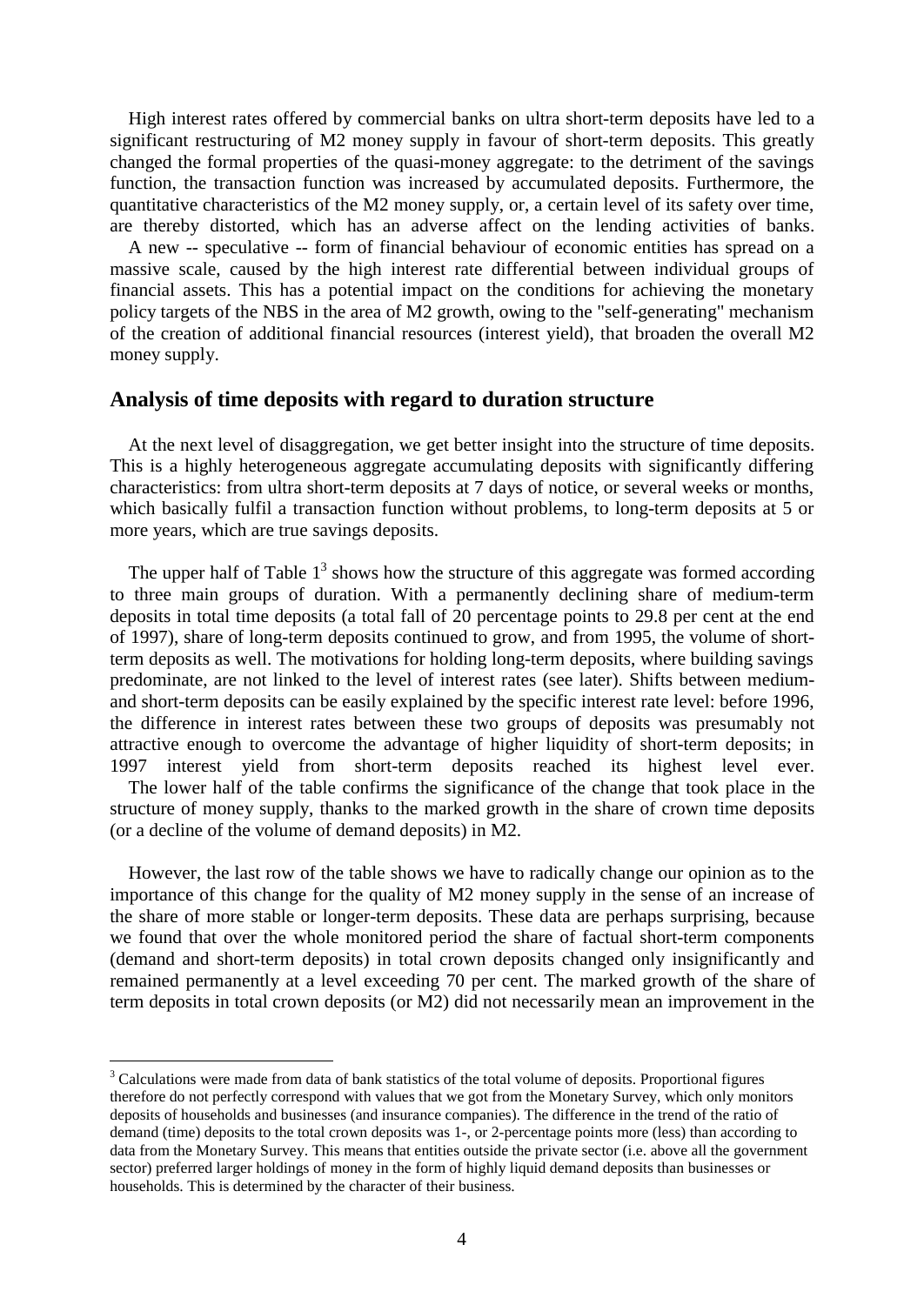quality of the term structure of deposits (or M2) as the primary resources for lending activities of banks.

 The data in the lower half of Table 1, in combination with data from Table 2, also afford an insight into motivation of financial behaviour of economic entities. The advantage of the transaction motive of holding money on demand and short term deposits being more or less equal, led to a significant change in the form of the aggregate structure. The starting position on January 1, 1993 was roughly represented by a ratio of 70:30 in favour of demand deposits, while at the end of 1997 the share of both components to total short-term deposits levelled out at 50:50. The greatest shift -- by almost 9 points -- took place during 1997. This means that a full half of the volume of factual short-term deposits -- in particular short-term time deposits -- showed that it was possible to achieve an alternative to the transaction way of holding money. We may call it speculative, since it is motivated by an attractive interest yield.

 Table 3 shows the development of the share of selected groups of short-term deposits in the total volume of deposits in 1997, when the growth of interest rates and subsequent restructuring of deposits developed most dynamically.<sup>4</sup>

 It is also evident in this connection that high interest rates have attracted deposits with a ultra short maturity -- the combined share of up to 7-day and up to 1-month deposits in short term time deposits increased year-on-year from 18 per cent to 41 per cent, while the share of deposits up to one year (where the interest rate grew the least) fell below half the volume of these deposits and their absolute volume decreased as well. A quite marked decrease (by SKK 5.6 billion) in deposits up to one year, took place in the first quarter of 1998, which caused a dramatic decline in their share (by almost 10 points) in the total volume of short-term time deposits. $5$ 

 For illustration, development of the amounts of time deposits with the shortest duration together and relevant interest rates for the period 1996-1998, Q1, is presented (Fig. 3,4,5,6 and 7). The most convincing link between growing interest rates and the volume of deposits is shown by deposits of up to one month; the looser link in the case of deposits up to 7 days stems from the character of these deposits. For deposits up to 3 months and up to 6 months, there is a clear tendency towards a shift in favour of shorter-term deposits, explainable by lower interest yield and longer duration. However, following a stronger growth in interest rates in these two groups of deposits since the beginning of 1998, the volume has increased sharply, along with continued growth of the volume of up to 7 day and up to one month deposits.

 $\overline{a}$ 

<sup>&</sup>lt;sup>4</sup> The table does not include deposits up to 6 and up to 9 months, the development of which did not change significantly. Nine-month deposits seem to be the least attractive deposits for depositors, which have constantly made up the lowest share in the total volume of term deposits (with a declining tendency below 2 per cent), despite the very significant growth of average interest rate on these deposits (to 16.78 per cent in December 1997).

 $<sup>5</sup>$  In contrast, during the same period (1Q 1998) the volume of deposits up to 6 months significantly increased,</sup> and their share in short-term deposits in March 1998, reached 9 per cent (compared with 4.8 per cent in December 1997).